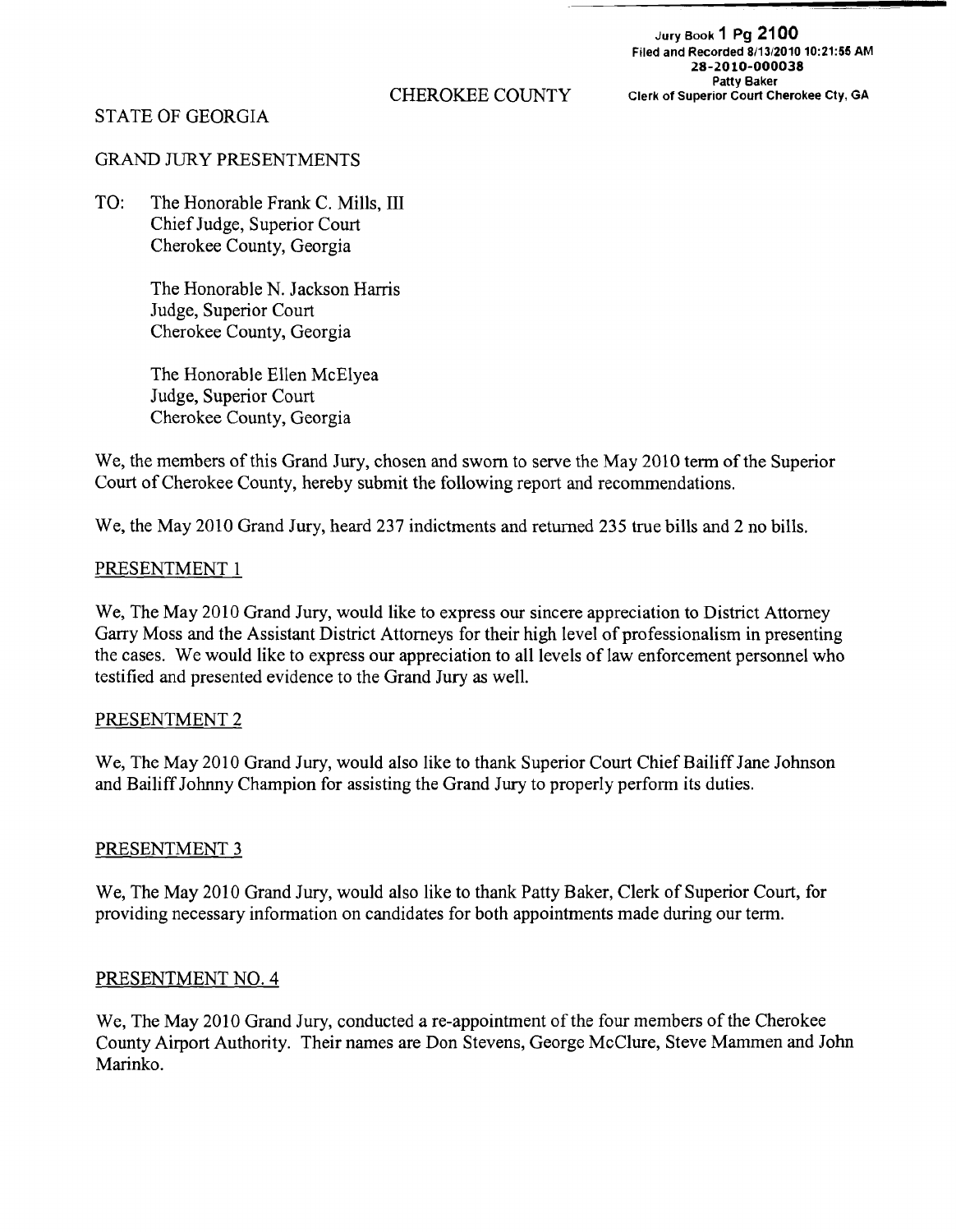# PRESENTMENT NO. 5

We, The May 2010 Grand Jury, were instructed to fill the Post at Large position of the Cherokee County Water and Sewerage Authority Board. Interviews were held on July 20, 2010, at the Cherokee County Courthouse. The five applicants who were interviewed are J. Michael Byrd, Anthony DeLuca, James Hardin, Adam Dryer, and Lori Davis. The selection of J. Michael Byrd was made and confirmed by the Grand Jury.

# PRESENTMENT NO. 6

We, The May 2010 Grand Jury, toured the Cherokee County Adult Detention Center and would like to thank Capt. Brad Hill and Sgt. Jemina Harris involved for their assistance. The facility was immaculate and secure.

## PRESENTMENT NO. 7

We, The May 2010 Grand Jury, would like to thank Robby Westbrook for allowing us to tour the Cherokee County Office of Homeland Security Emergency Management Center. Cherokee County citizens should feel comfortable knowing the high quality of individuals responsible for operating such an important aspect of our safety during disasters and emergencies.

## PRESENTMENT NO. 8

We, The May 2010 Grand Jury, would also like to thank Priscilla Bridges and those involved in our tour of the Cherokee County 911 Call Center. The center was found to be operating efficiently. As a result of this tour, there was one recommendation: It is noted that not all the Cherokee County Sheriff's Department patrol cars have laptops and up-to-date GPS systems. We understand the expense that would be involved in updating these tools but we also feel that it would assist the officers during traffic stops and other aspects of their duties.

## PRESENTMENT NO. 9

We, The May 2010 Grand Jury, would also like to thank Corporal Ronnie Reece for his tour of the Cherokee County Courthouse and the Historic Courthouse. His experience and knowledge of the history of Cherokee County made the tour informative and educational.

## PRESENTMENT NO. 10

We, The May 2010 Grand Jury, would like to thank Tom Heard, General Manager of Cherokee County Water and Sewerage Authority. His presentation to the Grand Jury detailing the water/sewer needs of Cherokee county was quite informative. The tour of the Hollis Q. Lathem Reservior also described in detail one of the sources of water for Cherokee County.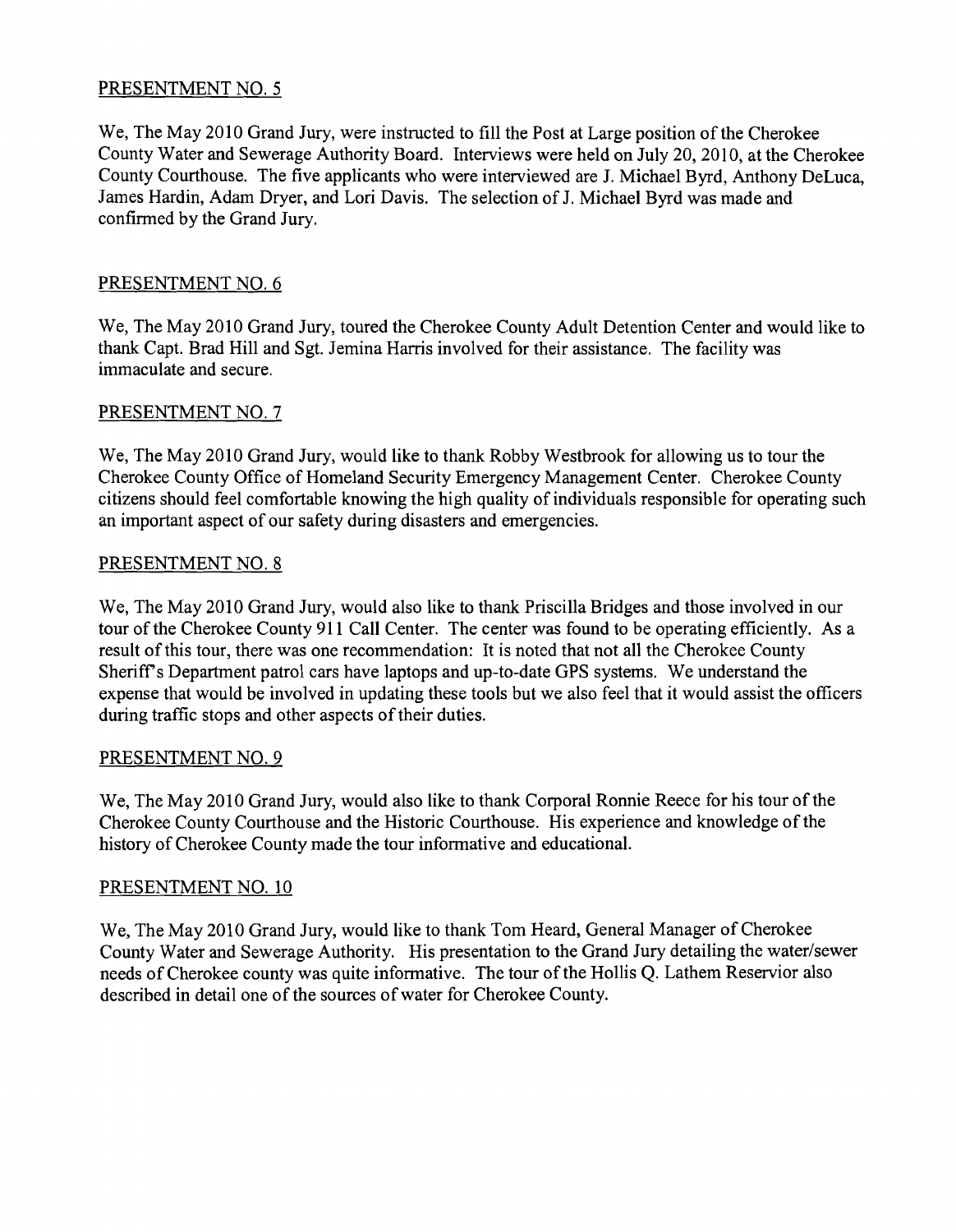# PRESENTMENT NO. 11

We, The May 2010 Grand Jury, would also like to thank the Cherokee County Sheriff's Department. Chief Deputy Vick West who was instrumental in allowing some members of the Grand Jury to conduct "ride-alongs" with different divisions within the department. We especially thank K-9 Unit Officer Olin Broughner.

 $8/13/15$ 

KENNETH S. MCCLURE GRAND JURY FOREMAN